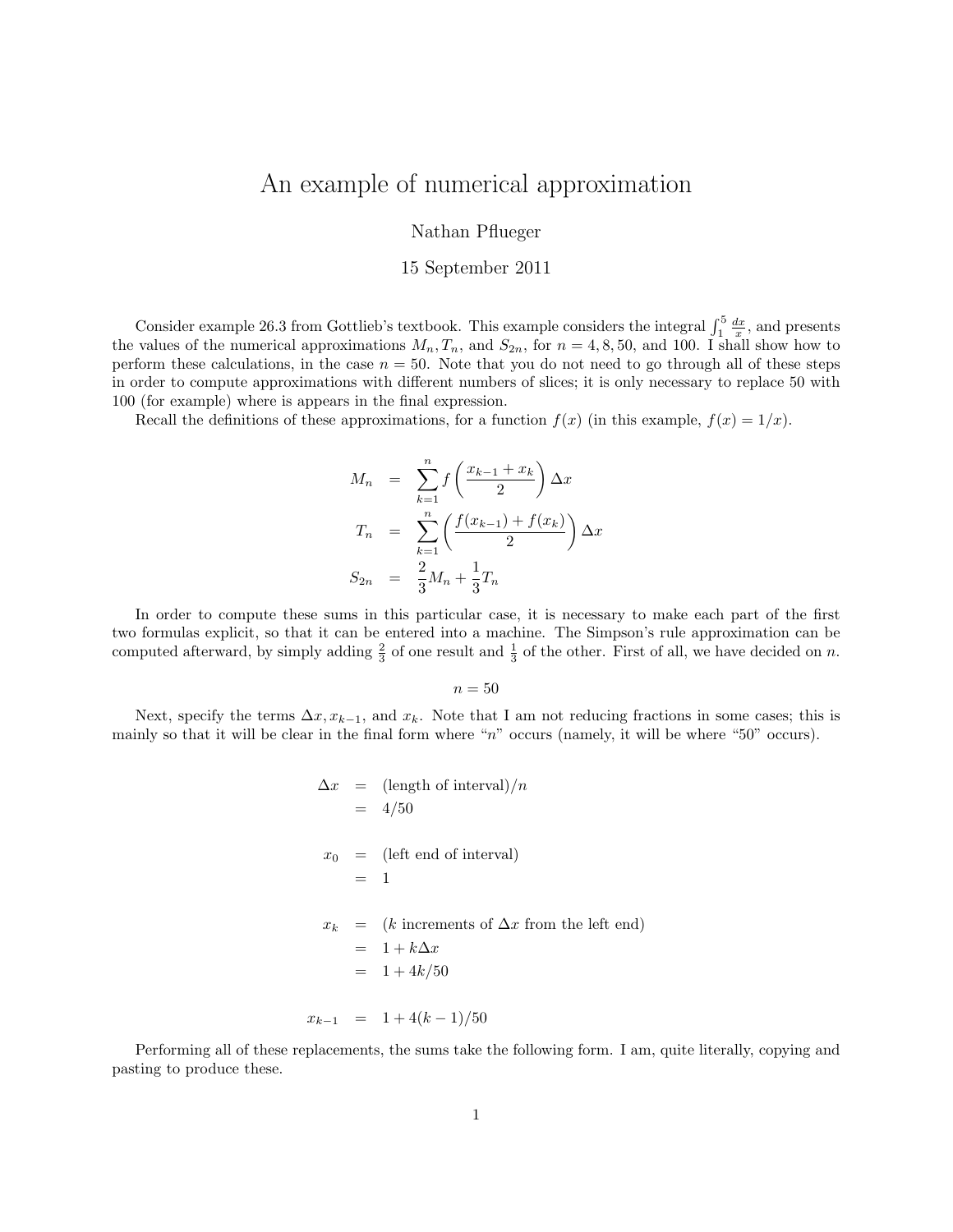$$
M_{50} = \sum_{k=1}^{50} f\left(\frac{1 + 4(k - 1)/50 + 1 + 4k/50}{2}\right) \cdot \frac{4}{50}
$$
  

$$
T_{50} = \sum_{k=1}^{50} \left(\frac{f(1 + 4(k - 1)/50) + f(1 + 4k/50)}{2}\right) \cdot \frac{4}{50}
$$

The final substation that must be made is for the function  $f(x)$ . In this case, the function is  $f(x) = 1/x$ , so I do this by looking at each place where  $f$  occurs, copying the text of its argument, and pasting it in for x in the expression  $1/x$ .

$$
M_{50} = \sum_{k=1}^{50} \frac{1}{\left(\frac{1+4(k-1)/50+1+4k/50}{2}\right)} \cdot \frac{4}{50}
$$

$$
T_{50} = \sum_{k=1}^{50} \left(\frac{\frac{1}{(1+4(k-1)/50)} + \frac{1}{(1+4k/50)}}{2}\right) \cdot \frac{4}{50}
$$

Now both of these sums are completely explicit and ready to be computed. How to compute them will depend on your hardware. By way of example, here is the syntax to compute the two sums on a TI-83 graphing calculator. I don't know if the kids are still using these calculators, but presumably syntax on newer models is similar.

For the midpoint approximation  $M_{50}$ , type:

sum(seq(1/((1+4(K-1)/50+1+4K/50)/2)\*4/50,K,1,50))

For the trapezoid approximation  $T_{50}$ , type:

sum(seq(((1/(1+4(K-1)/50)+1/(1+4K/50))/2\*4/50,K,1,50))

Alternatively, these can be computed online using Wolfram Alpha, by typing the phrase "sum from  $k = 1$ " to 50 of" and then the same syntax for the  $k^{th}$  term used above. Here are screenshots of the results.



Of course, the answer is not terribly useful as a massive fraction, so you should then press the "approximate form" button in the upper right. The result is shown.